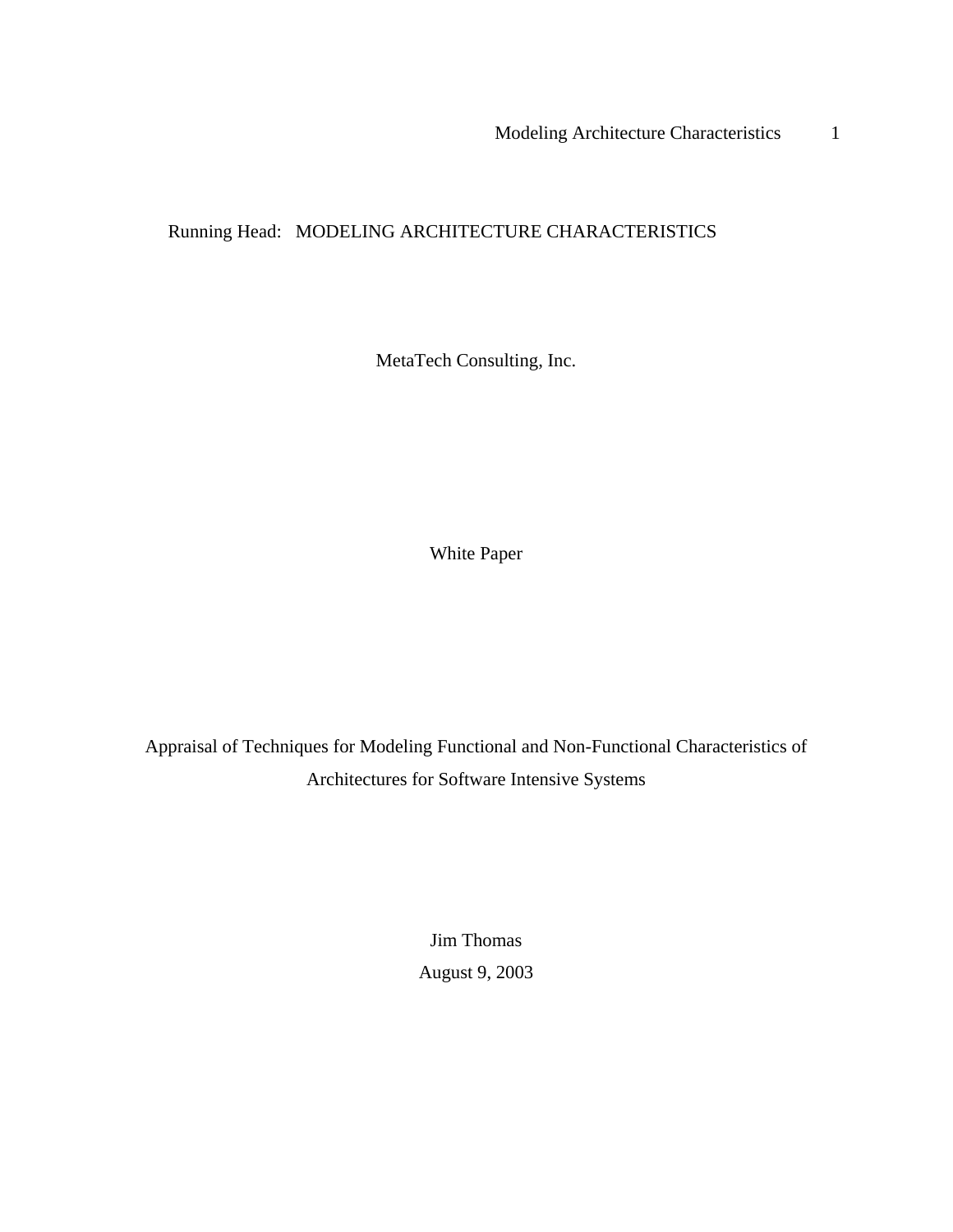### Abstract

This essay presents a treatment of recent research advances supporting modeling of architectures of software intensive systems to ascertain their functional and nonfunctional characteristics. The relationship between the architectural models and performance models is explored to support a discussion of the motivation driving further research on the subject. Generalized categories of modeling approaches are provided to provide a framework for discussions of the ongoing research. For each of the three categories identified, one or more efforts are summarized to exemplify the distinguishing characteristics, its strengths, and weaknesses. The essay concludes with an assertion supporting continued research in architectural modeling in general, and reliability prediction techniques in specific.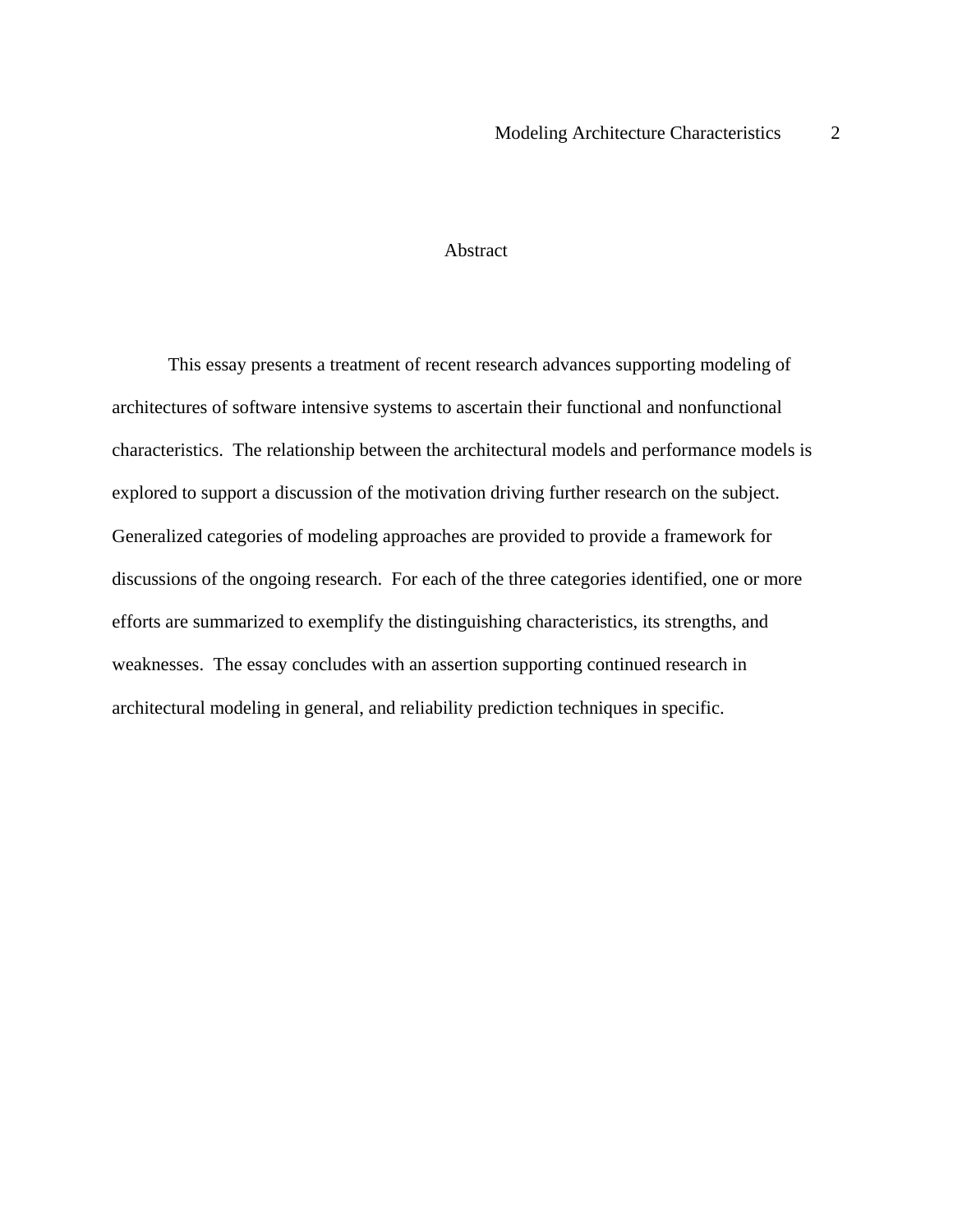Appraisal of Techniques for Modeling Functional and Non-Functional Characteristics of Architectures for Software Intensive Systems

Building software intensive systems is a costly undertaking often involving multiple teams having disparate skills, objectives, and concerns. Models – abstraction representations of concrete *things* – are tools that facilitate effective communication between the involved parties and thereby increase the probability that a consistent vision is shared by all.

Models have additional value beyond this. As the complexity of the system increases, as the number of components and the interfaces between them increase combinatorially, it soon becomes impossible for its designers to maintain a single accurate and complete representation. Gokhale and Trivedi (2002, p. 1) assert "The size and complexity of computer systems has increased more rapidly in the past decade, than our ability to design, test, implement and maintain them." Models provide a means of reducing the apparent complexity of a problem through abstraction. Effective models have but a single purpose and make explicit only those characteristics necessary to communicate the necessary details – all other details are omitted purposefully. Multiple models are generally necessary to convey a complete representation of even the most simplistic system.

For many years, models representing flow control through software components together with the algorithms embodied in the processes have been employed to evaluate functional performance characteristics of software. Such modeling was performed as a testing strategy following the design phase of development. Pressman (2001) has illustrated the value of such rigorous modeling and testing as relative cost savings over the full life-cycle of a system (Figure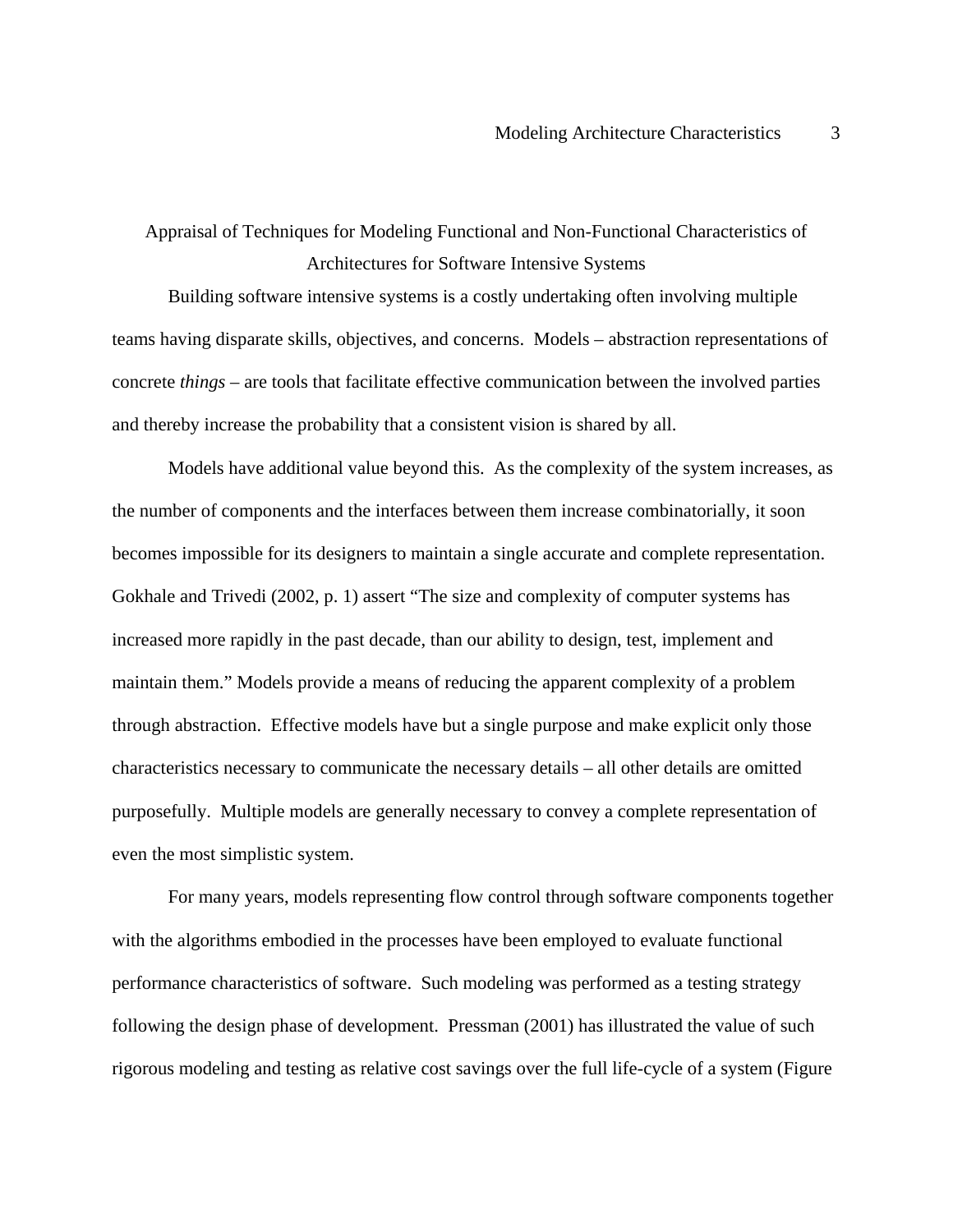1). Later discussions within this paper represent the ongoing efforts to identify errors prior to the design phase through modeling of the architecture itself. Validation of functional (e.g. it does what it is supposed to do) and non-functional requirements (i.e. reliability, availability, security, etc.), prior to beginning the detailed design of the system is the objective.

### Motivation for Modeling the Architecture

The practice of modeling software designs is as mature as software development itself. Through Computer Aided Software Engineering (CASE) tools software engineers are able to identify the flow control through software components and the interfaces each component exposes to the environment. Rigorous development processes often require software engineers to design the test plan in tandem with the software. The software development taking place in the context of a similarly rigorous process generally is done with two separate development teams: one team generates the software based on the software design specifications and the other generates the test code, based on the test plan together with the software design specifications.

Unlike the software design, the discipline of software architecting is relatively immature. Though there is increasing understanding of the value of rigorous architectural practices, there are few tools or techniques available to aid the architect in performing comparative analysis of architectural alternatives or for validating architectural decisions. The usefulness of modeling software architecture includes (a) validation of the correctness of the architecture, (b) facilitating tradeoff analysis of alternate architectures, (c) early identification of problems, and ultimately (d)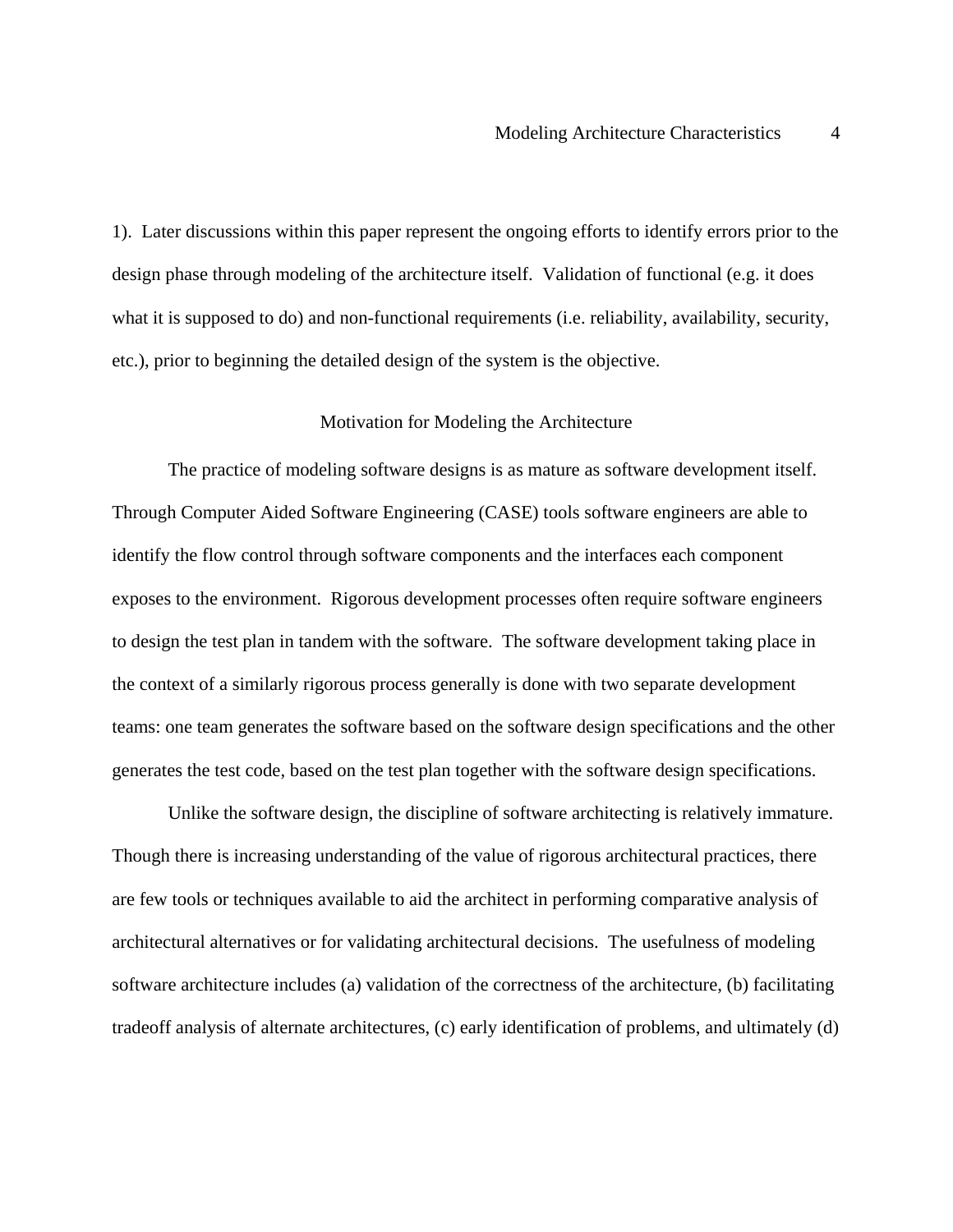improving the probability of success of the software development activity. Each of these is discussed subsequently.

#### *Validation of Architecture Correctness*

The architect works closely with the client (e.g. the user) or the system to capture the objective characteristics of the system. The client's business objectives are articulated in requirements covering performance, security, reliability, scalability, availability, etc. The architect employs a number of models to communicate these objective requirements to both the client and the engineering team. Though examination of the models, it is possible to ensure that the architecture in fact addresses client's objectives – that the right problem is being solved. *Alternative Architecture Tradeoff Analysis* 

Very often, a problem has more than one solution. Each alternative solution has specific characteristics relative to cost, performance, extensibility, reliability, etc. Each of these characteristics represents concerns of the client. Through building models for a limited number of candidate architectures, it is possible to assess each to identify, with some confidence, how well each addresses the clients concerns. The architect can then work with the client to perform an architectural tradeoff, sensitive to the client's priorities, to select the best candidate architecture. Higher level architectural styles (Shaw & Garlan, 1996) provide manageable, recognizable constructs for performing much of this tradeoff analysis. For example, the client's business objectives may emphasize security above performance. The architect may then suggest a solution employing Common Gateway Interface (CGI) construct rather than a Java Applet (Fukuzawa & Saeki, 2002).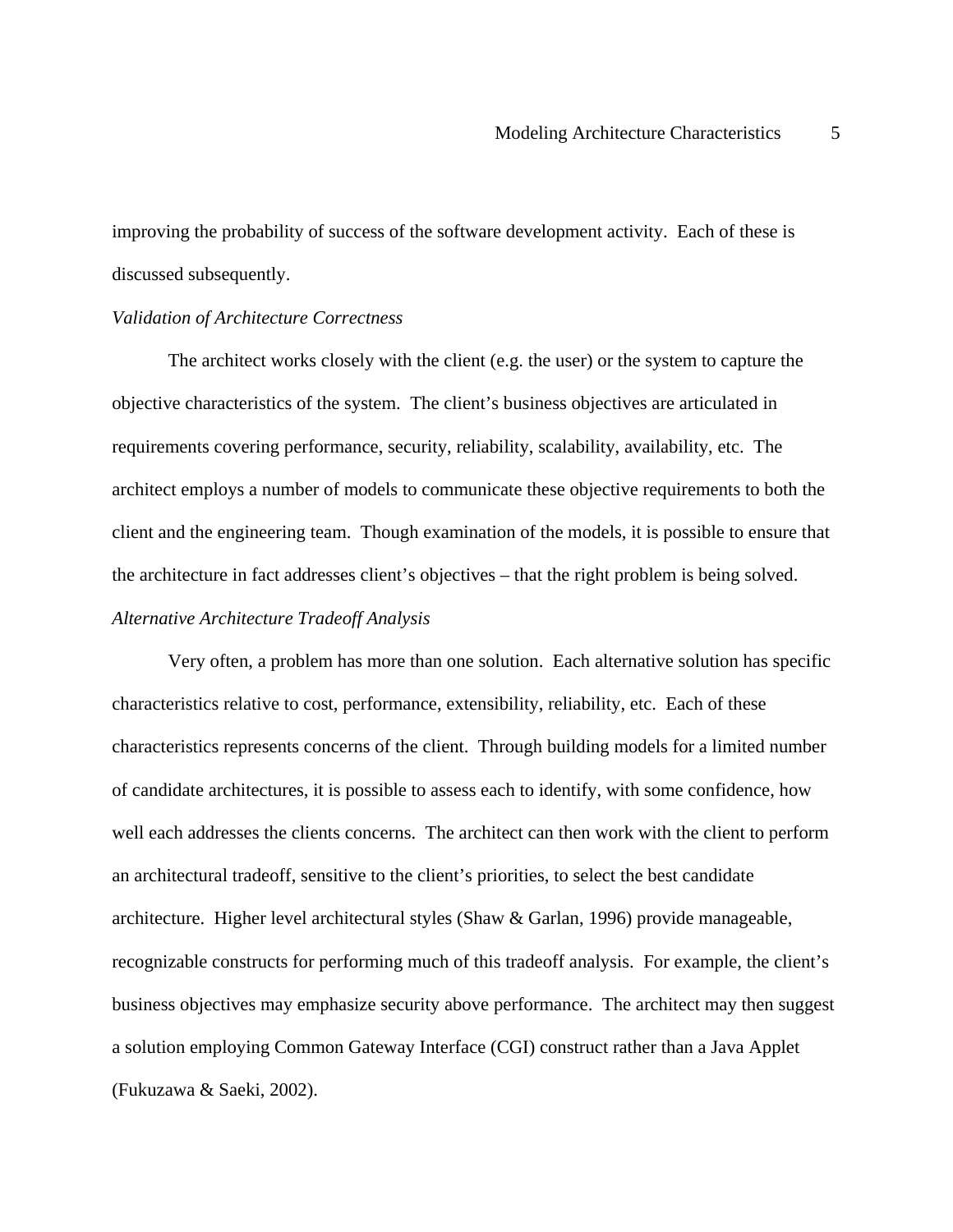### *Early Identification of Problems*

The preceding paragraphs describing the usefulness of architectural modeling has focused on the interface between the architect and the client. Modeling of architectures also has great value in agreements formed between the architect and the engineering team. Following initial selection of architectural constructs, the engineering team can begin to decompose and further refine each. Finer grain components such as architectural design patterns (Buschmann, Meunier, Rohnert, Summerlad, & Stal, 2001) provide meaningful level of resolution appropriate for these discussions. It is possible to perform comparative analysis to determine if the component's performance is consistent with the higher-level architectural model. Alternative architectural constructs, patterns, and styles can be considered to address problems at this stage prior to completing the detailed design.

#### *Improve Probability of Success*

Maier and Rechtin (2002) provided a thorough treatment of the utility of heuristics as they apply to the probability of success of architecting systems. These heuristics are themselves governing principles for architectural models. Many provide guidelines that the architect can use to evaluate his architectural models. For instance, after modeling an architecture, it becomes apparent of it is possible to achieve high cohesion and low coupling between the components  $-a$ foundation heuristic for successful software systems.

More discrete architectural models, such as those describe later in the present paper, make evident more detailed characteristics of software architecture. Activities comparable to the white-box analysis familiar to the software engineers provide more empirical methods of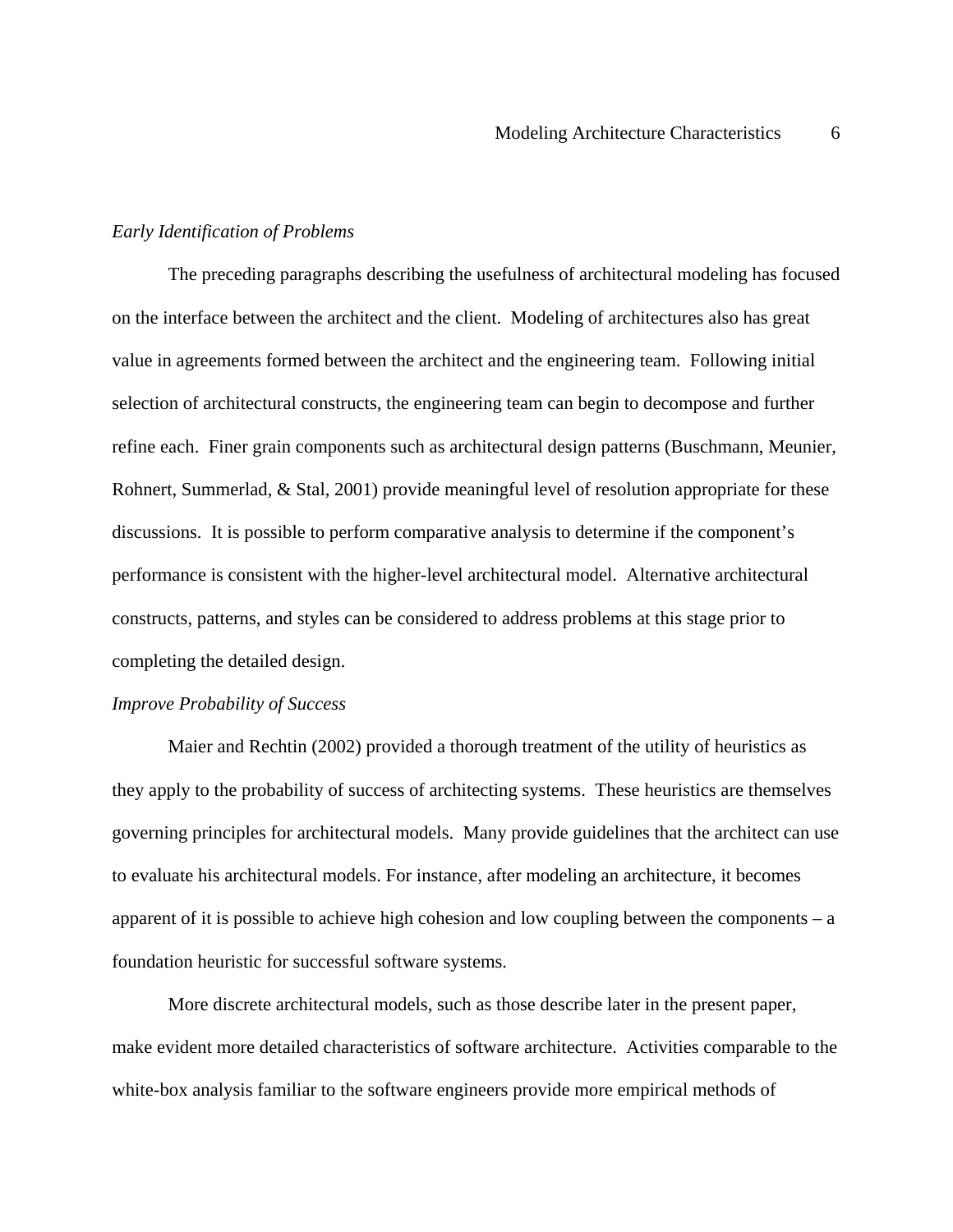evaluating architectures for probability of success (as measured by satisfaction of the clients concerns).

# Classes of Models

Researchers have made substantial progress in the past several years in identifying meaningful modeling techniques for software architecture. Collaborative and independent work has resulted in a number of differing approaches including (a) simulation, (b) reliability prediction analysis, and (c) scenario-based analysis. A description of each class of approach for architecture modeling is provided in the remaining portion of this paper. One or more examples of each class is discussed to highlight its characteristics. Also, the strengths and weaknesses of each class will be addressed independently for each class.

## *Simulation*

This class of models strives to represent the software architecture in a language that is compatible with existing simulation tools. Fukuzawa and Saeki (2002) have successfully demonstrated simulation of architectures by using formal architecture definition language (ALD) representations of architectures in the context of Coloured Petri Nets (CPNs) for the purpose of evaluating alternatives. CPNs employ tokens that are used to persist quality attribute as they transverse the architectural components. As a transition occurs, the quality attributes are recalculated and applied to the token. Functional (i.e. behavioral) and non-functional (reliability, security, and efficiency) characteristics can be determined for candidate architectures.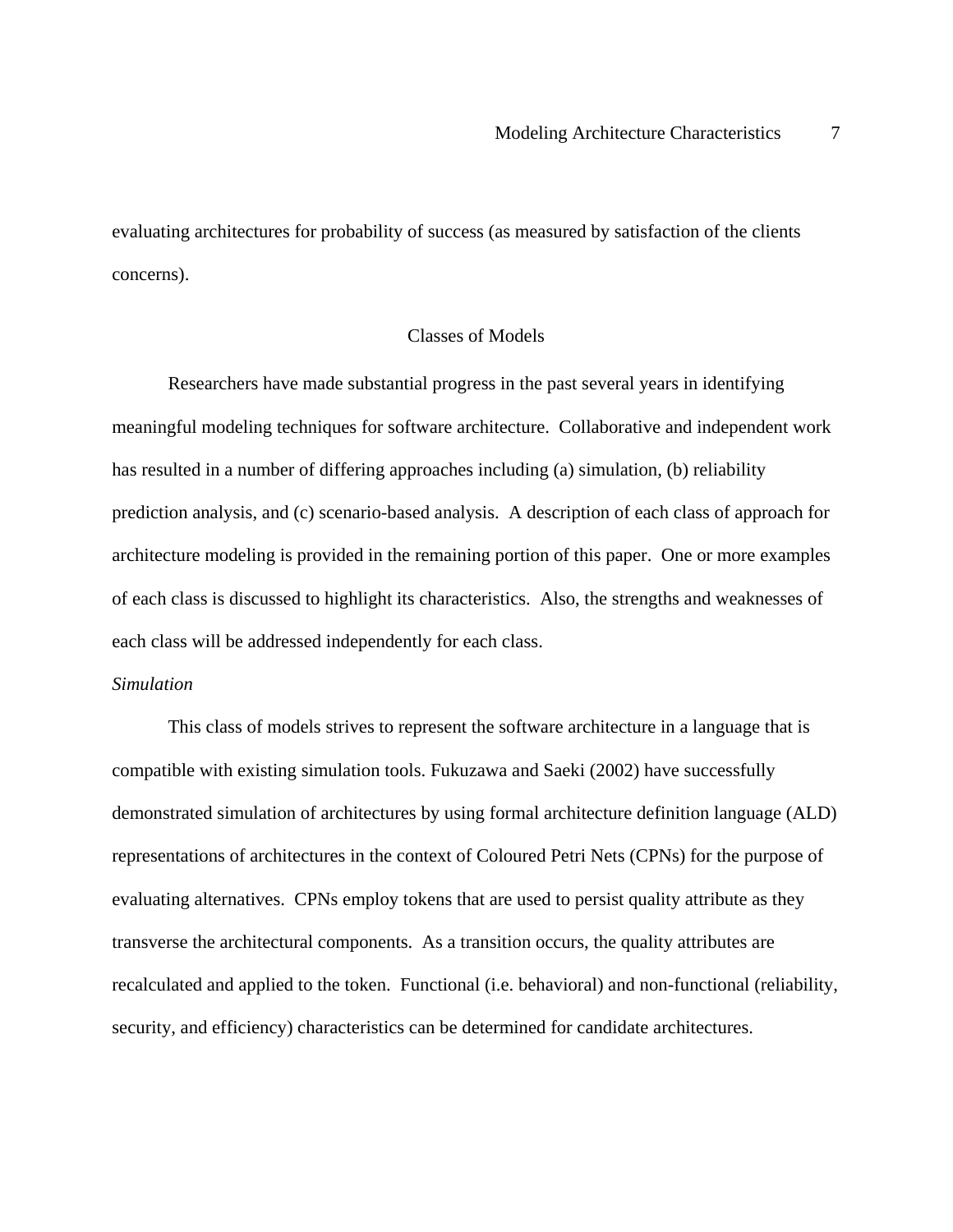Efforts at the Laboratory for Intelligent Processing located at the University of Texas at Austin (Barber, Holt, & Baker, 2002) have resulted in an architecture evaluation tool called Arcade. This tool generates from the ADL representing an architecture tokens appropriate for use by the commercial SimPack simulation environment. The Arcade tool automates the otherwise manual processes of translating the ALD to the token suitable for the simulation environment (Figure 2). Additionally, the tool automates the collection of simulation results and provides them in an intuitive representation.

*Strengths*. Tools enable a given unit of work to be completed with less effort or in less time. Simulation employs tools to the greatest extent possible. Research is advancing the capabilities to tool to produce accurate and complete ADL suitable for a preexisting selection of simulation environments. As these tools mature, it will become easier to quickly and reliably generate ALD for architectural styles and patterns and to test their reliability.

*Weaknesses*. Based on the research performed, this author asserts the state-of-the-art in architectural simulation addresses only the bridge between the architect and the engineer: it does not address the necessary communication between the architect and the client. Though both of the cited examples of architecture modeling through simulation do rely heavily on scenarios derived from the clients business needs, they can be employed only after substantial design (e.g. engineering) effort has been completed.

## *Reliability Prediction Analysis*

As stated previously, large scale development of software intensive systems is generally accomplished through multiple teams of developers. Each team will endeavor to build one or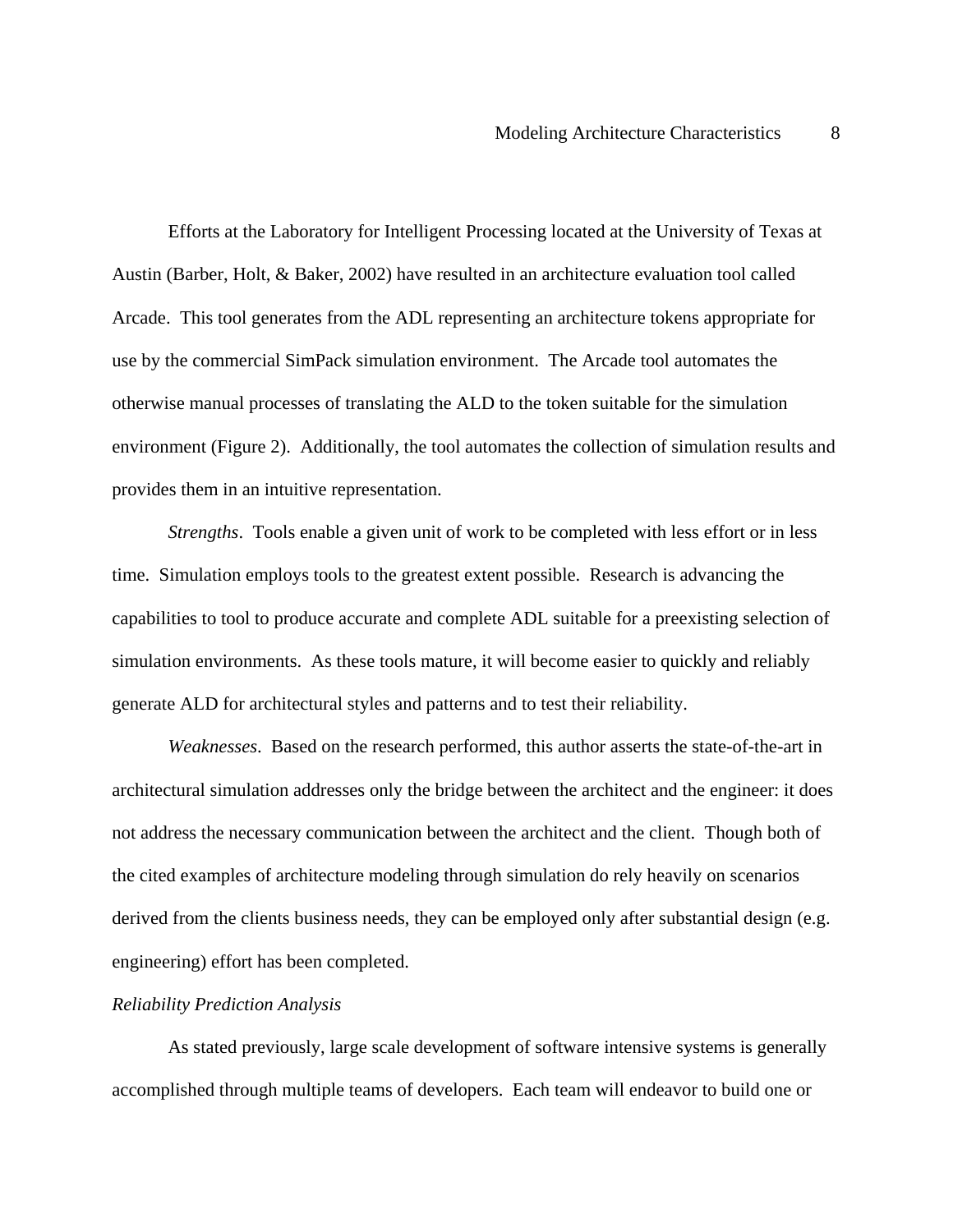more components that must interact with the components built by other teams. It is not until integration testing, the final phase of development, that it becomes possible to test how the system works as a whole. Reliability prediction analysis modeling techniques concern themselves with representing system capabilities (e.g. reliability, scalability, etc.).

Through direct measurement or estimation, the models capture metrics for each component such as the length of execution time, the probability of and frequency of execution, and the probability of inter-component transition. Finding for individual components are then aggregated to create estimations of the system as a whole. Gokhale and Trivedi (2002) provide a discussion of two differing methods of generating these models: a composite method that generates more accurate results, and a hierarchical method that produces approximate solutions but that is easier to implement. The determination as to which method is most appropriate is left to the practitioner as a subjective exercise.

*Strengths*. This class of architecture modeling techniques excels at identifying performance and reliability bottlenecks. It incorporates algorithmic techniques proven in modeling non-functional characteristics of systems and, while it recognizes the tendency of individual components to fail, it also factors the impact of single failures to the reliability of the system as a whole. Furthermore, this modeling technique has application throughout the development life-cycle.

*Weaknesses*. Reliability prediction analysis modeling of software architectures is more accurate when employed in the later stages of the software development life-cycle. Though the title of the work published on the subject by Gokhale and Trivedi (2002) emphasizes its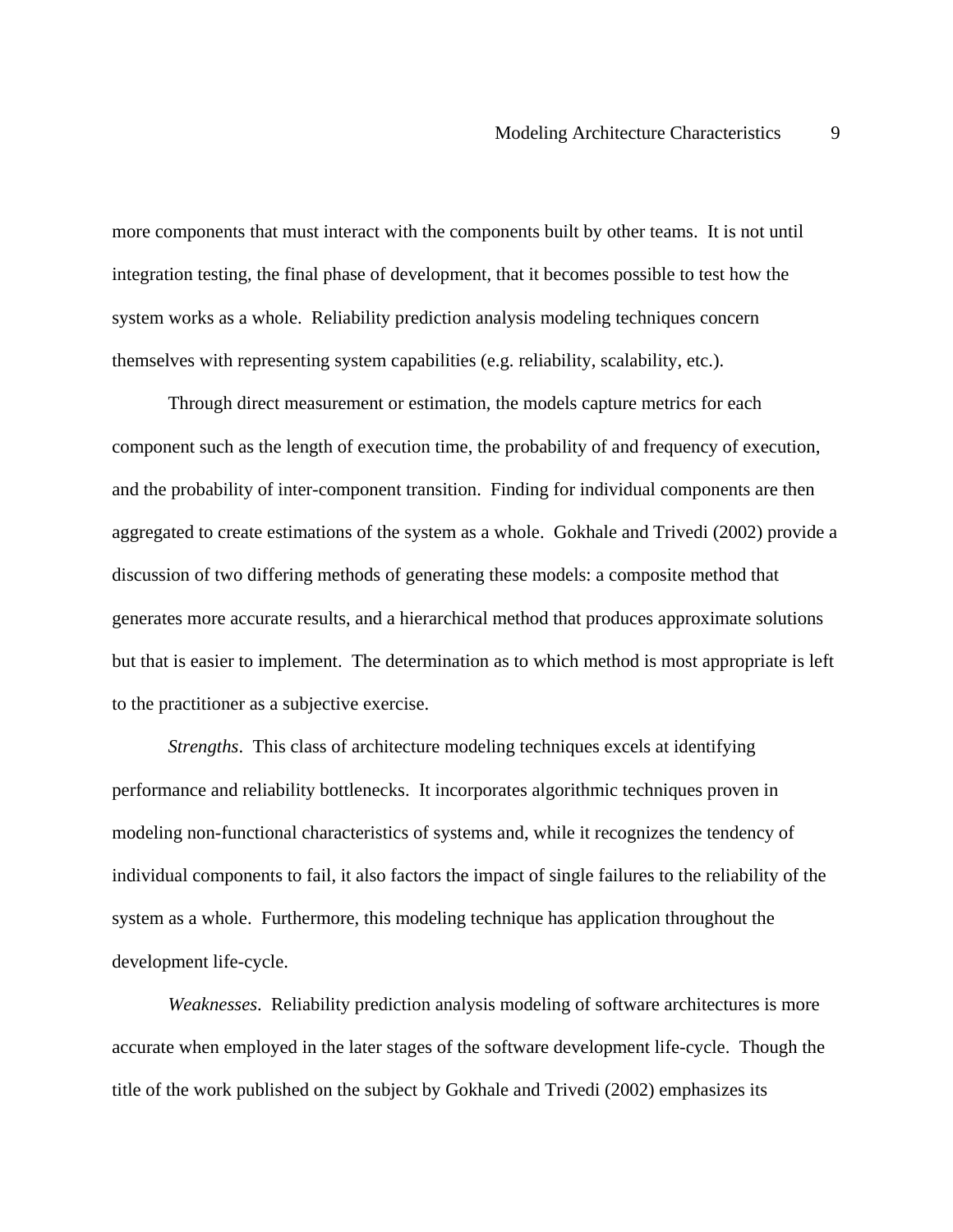predictive capability, the content emphasizes its strength when applied in the development and operational phases of the life-cycle.

### *Scenario-based Analysis*

A third approach to evaluating architectures utilizes usage scenarios as the analytical vehicle. The Performance Assessment of Software Architectures (PASA) technique explained by Williams and Smith (2002) provides a stepwise approach that identifies and documents as scenarios the critical workloads of the objective system. These scenarios are then used to capture the performance criteria in precise, quantitative, and measurable terms.

Together, the scenarios and their respective performance criteria as applied to the proposed architecture. The analysis reveals areas where the architecture does not support the criteria. Architectural alternative are proposed and evaluated in a stepwise, iterative process. Upon reconciling the architecture with the performance criteria, additional economic analysis is performed to ascertain the costs and benefits of the proposed solution.

*Strengths*. This approach to architectural analysis places the greatest weight on the client/user view of system performance and functionality. The client/user is involved throughout the PASA process to minimize dilution of her objectives. Additionally, this approach leverages known characteristics of architectural styles (Shaw & Garlan, 1996), patterns (Buschmann, Meunier, Rohnert, Summerlad, & Stal, 2001), and anti-patterns as described by Brown, et al. (1998) and cited by Williams and Smith (2002). Anti-patterns, patterns that have proven to result in negative performance characteristics, are valuable tools in the architect's repository that allow him to learn from other's mistakes and not just from their successes.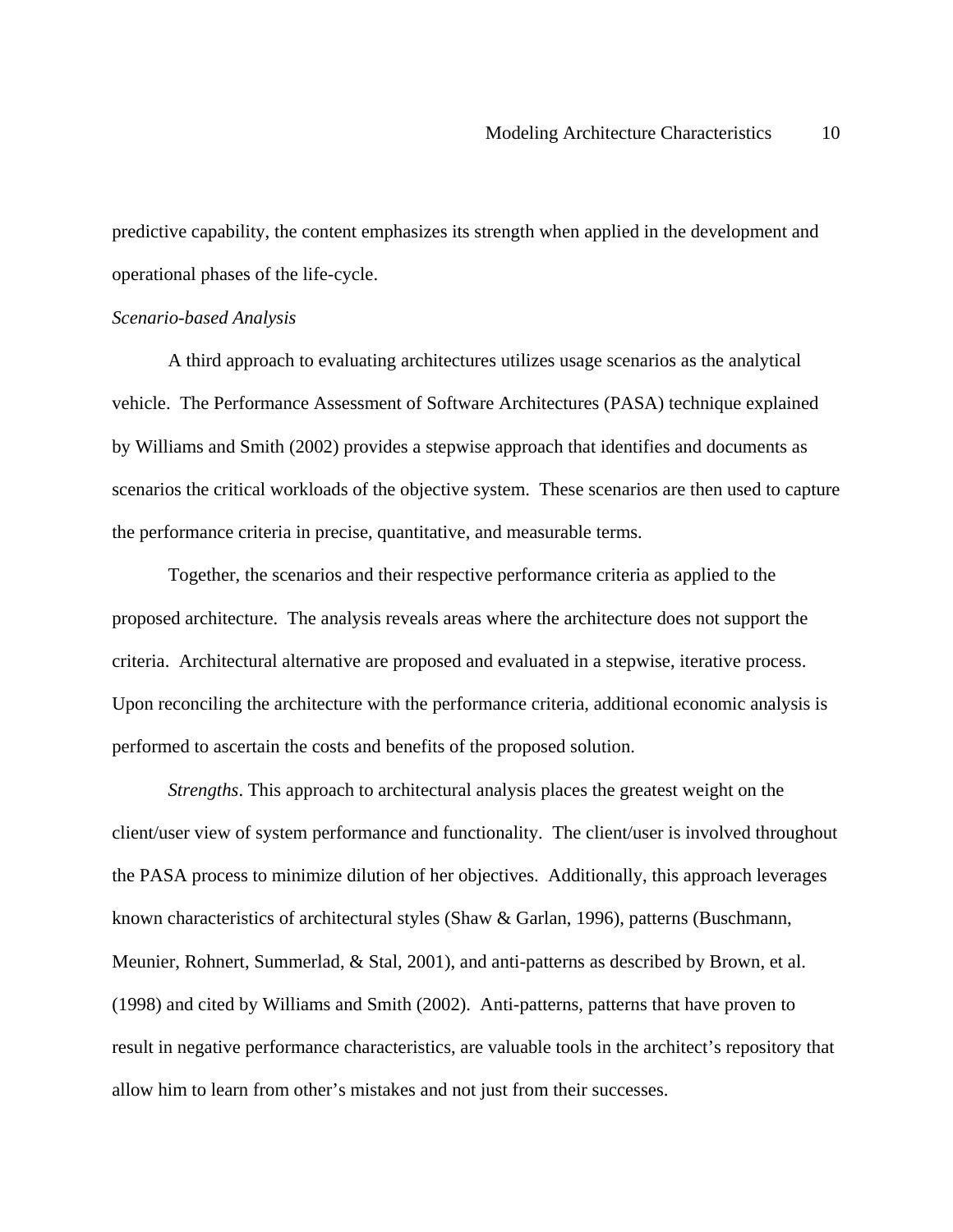*Weaknesses*. It is worthwhile to make explicit that the PASA process is principally concerned with interactions between the user/client and the architect. While this interaction is critical, it is not sufficient to fully evaluate the architecture. Subsequent detailed analysis of the architecture from an engineering perspective would ensure the feasibility of proposed architecture.

## **Conclusions**

As the discipline of software architecting continues to mature, researchers contribute to its value to the software development industry. Decades of research have resulted in effective tools that aide software engineers in measuring the effectiveness of their designs earlier in the life-cycle and thereby realize cost savings to the project. Only recently has this philosophy been extended to earlier still in the life-cycle – the architecture definition phase. As architecture modeling tools and techniques become more robust and capable the software development industry can expect even more cost savings, more reliable systems, and reduced development time. This essay has discussed three classes of modeling techniques that aim to determine the functional and non-functional (e.g. performance, reliability, scalability) characteristics of a given architecture. It is the opinion of this author that continued research on reliability prediction analysis modeling will likely result in significant greater utility to architecture practitioners than the alternative classes discussed in the present paper.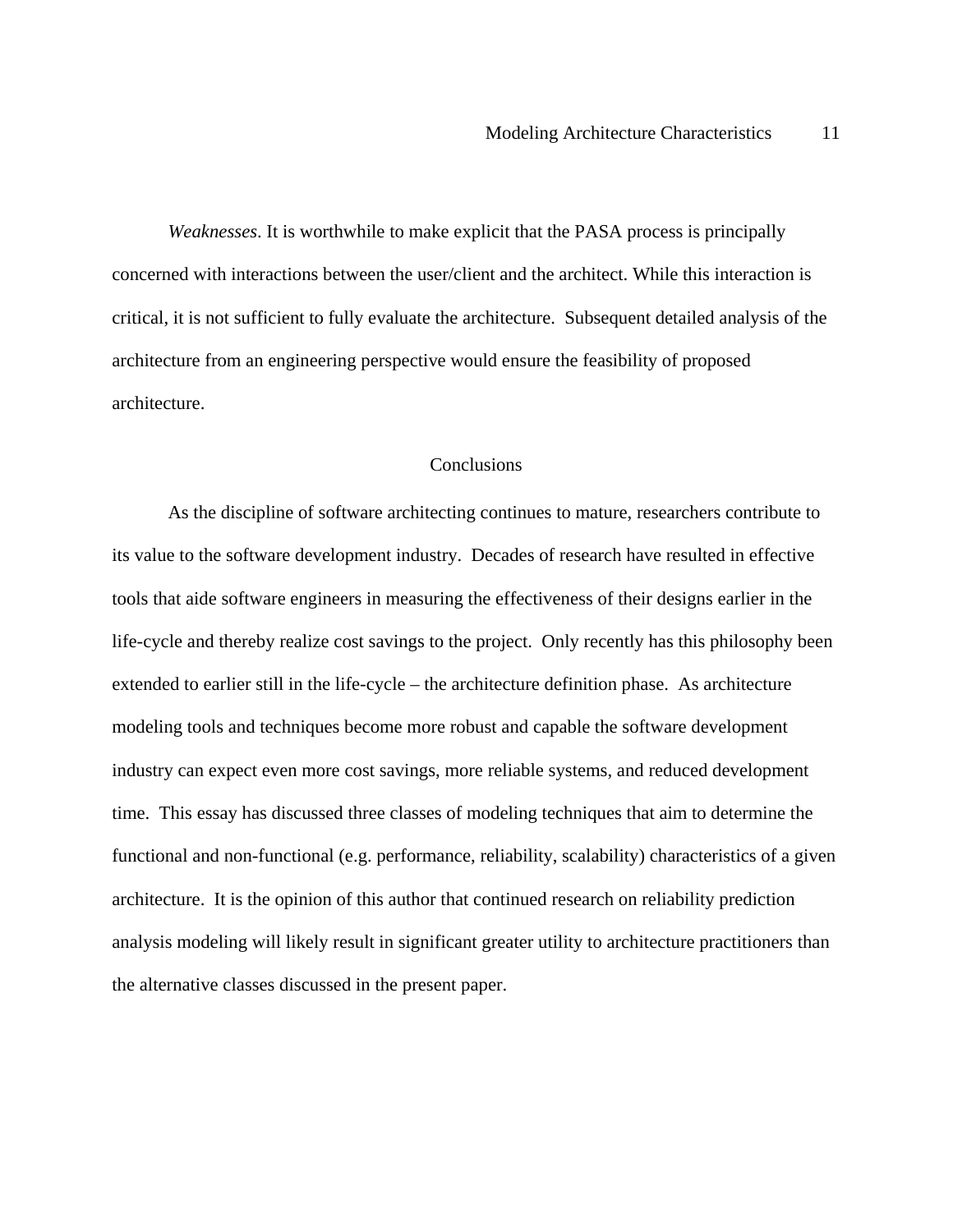### References

- Barber, K. S., Holt, J., & Baker, G. (2002). Performance Evaluation of Domain Reference Architectures. *Proceedings of the 14th international conference on software engineering and knowledge engineering*, pp. 225 – 232. New York: ACM Press.
- Brown, W.J., Malveau, R.C., McCormick, H.W., III, & Mowbray, T.J. (1998). *Antipatterns: Refactoring software, architecture, and projects in crisis*. New York: John Wiley and Sons, Inc.
- Buschmann, F., Meunier, R., Rohnert, H., Summerlad, P., & Stal, M. (2001). *Pattern-oriented software architecture: A system of patterns*. New York: John Wiley & Sons Ltd.
- Fukuzawa, K. & Saeki, M. (2002). Eavaluating software architecture by coloured Petri nets. *Proceedings of the 14th international conference on software engineering and knowledge engineering,* pp. 225 – 232. New York: ACM Press.
- Gokhale, S. S., & Trivedi, K. S. (2002). Reliability prediction and sensitivity analysis based on software architecture. *Proceedings of the 13th international symposium on software reliability engineering,* pp. 1 – 12. Washington, DC: IEEE Computer Society.
- Maier, W.M., & Rechtin, E. (2002). *The art of systems architecting (2<sup>nd</sup> ed.*). Boca Raton, FL: CRC Press LLC.
- Pressman, R. S. (2001). *Software engineering: A practitioner's approach (5th ed*.). New York: McGraw-Hill.
- Shaw, M., & Garlan, D. (1996). *Software architecture: Perspectives on an emerging discipline*. Upper-Saddle River, NJ: Prentice-Hall, Inc.
- Williams, L.G., & Smith, C.U., (2002).  $PASA<sup>(sm)</sup>$ : A method for performance Assessment of software architectures. *Proceedings of the third international workshop on Software and performance*, pp. 179 – 189. New York: ACM Press.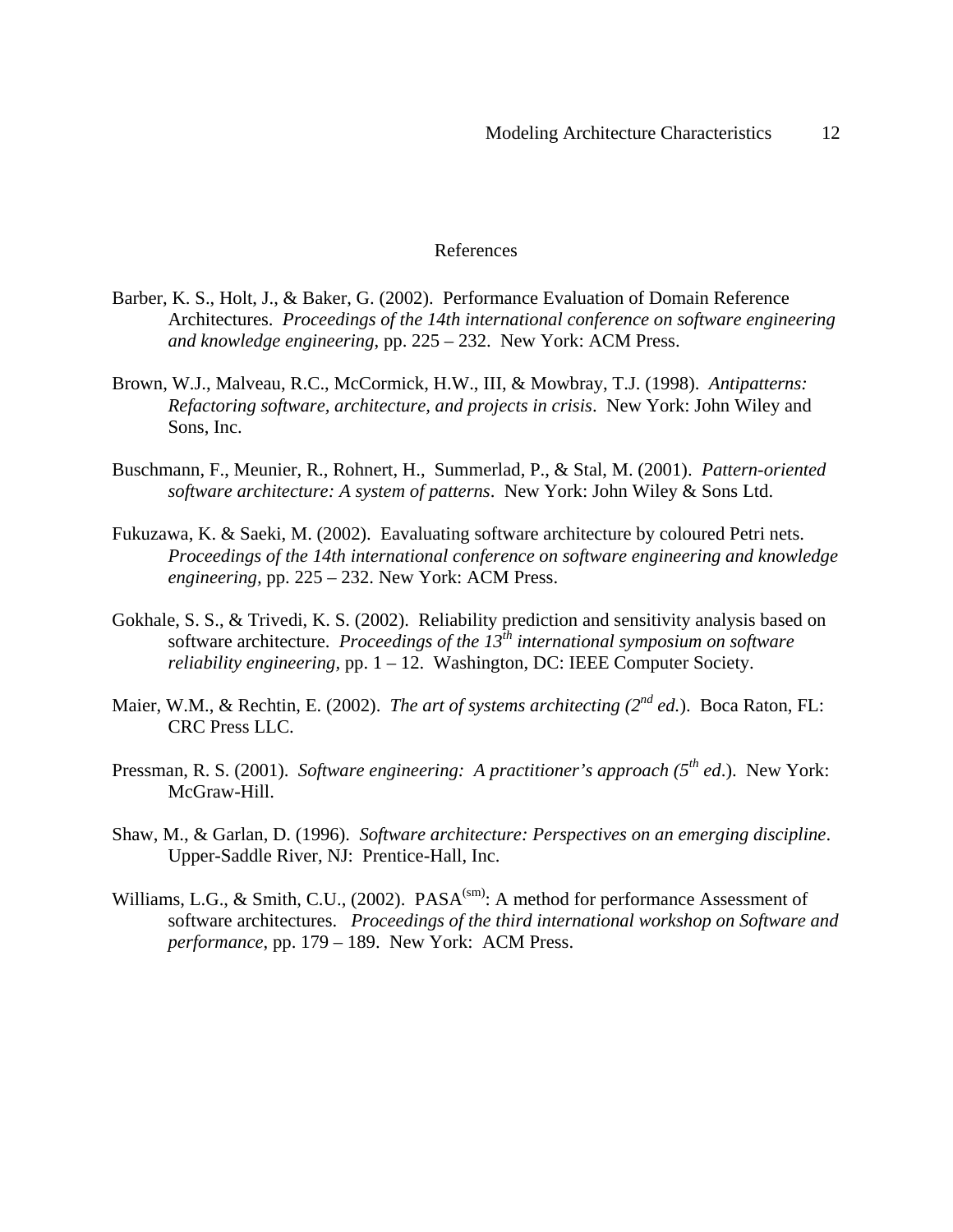

Figure 1

Figure 1. Relative cost of correcting an error (Pressman, 2001, p. 198)